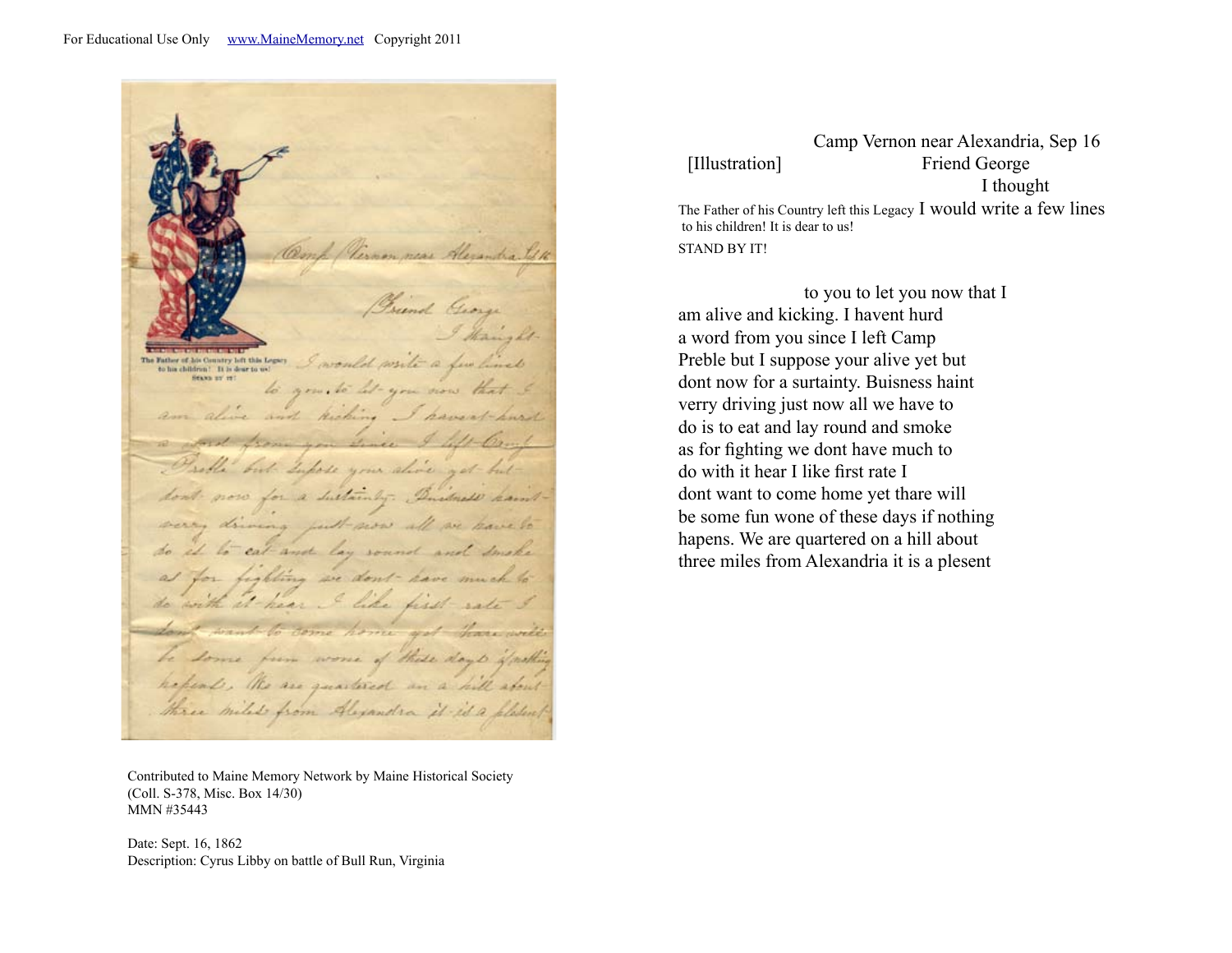place as eny wore would want - and its healthy out hear thave it some of the boys that have got the shaked and some have got the child but those is now mead of it if they would shall take care of them a saff Silves. I Lufose Brank Smith is at home enjoying himself well to be exprising my self first sate. how it Buck Postly feable I Suppose he is a Brick but not hard burnt ; John Merritt had seligned and I supose he will go home Loon (Plaid Cul) Chil is a grale country out South thave it plenty liggard and Meules they are the Principle Maple of this country well they are good paying Stock if only said sight - Oh thave it wone thing more that is plenty and that is ghoge thand ency quantity of them its very good fun to shoot them about at good as we have at all, They have had a little Dattle out to the chair Bridge I Seleine that is about Life miles from heur

place as eney wone would want and its healthy out hear thare is some of the boys that have got the shakes and some have got the chiles but those is now nead of it if they would only take care of them self selves. I supose Frank Smith is at home enjoying himself well so be I enjoying my self first rate. how is Buck Pretty feable I supose he is a Brick but not hard burnt. John Merritt has resigned and I supose he will go home soon (Plaid Out) This is a grate country out South thare is plenty Niggars and Mules they are the Principle Staple of this country well they are good paying stock if only raised right Oh thare is wone thing more that is plenty and that is ghogs thares every quantity of them its verry good fun to shoot them about and good as we have at all. They have had a little Battle out to the Chain Bridge I believe that is about six miles from hear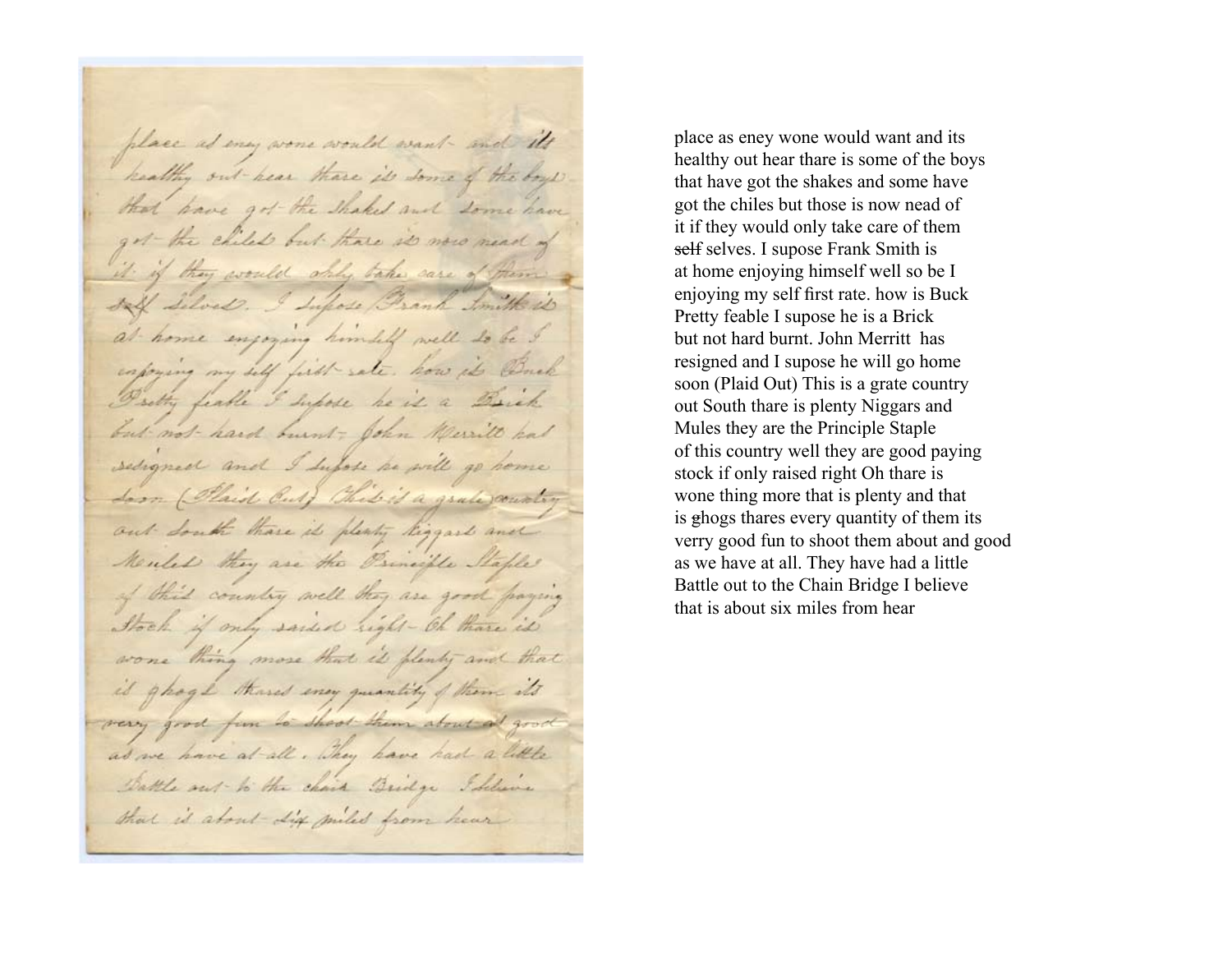But it - don't - trouble me ency, there is some more of the Gorham toys going home soon I believe home Lick I belaine is the disorder that ails the most of them I hope all that want to go will out there there will be enough left - but there is some that won't have French Speed it worse he it wone of the best-boyl that left Gosham, you aught to can out they are in mead of Black Smith's they pay high wages to a Boss for there is a flot to do I Supose those is some fore or five hundred Horses in all the Cavelery and artilery and they need some Sheing for the soads are sought I for wore am glad that I come now that do. I Supose Old Corham Cooks about the Same as soon and about as dul I know that they have got mother Company Started well I hope they haml-all Contabies they better not come if they are for they will soon get scared out of it.

But it dont trouble me eney, thare is some more of the Gorham boys going home soon I believe home sick I believe is the disorder that ails the most of them I hope all that want to go will and them thare will be enough left but thare is some that wont leave Fread Speed is wone he is wone of the best boys that left Gorham you aught to com out they are in need of Black Smiths they pay high wages to a Boss for thare is a lot to do I supose thare is some our Brigade

fore or five hundread Horses in  $\land$  all Cavelery and artilery and they nead some shuing for the roads are roughf I for

wone am glad that I come now that<sup>s</sup> so. I supose Old Gorham looks about the same as ever and about as dul I hear that they have got another Companey started well I hope they haint all Cri babies they better not come if they are for they will soon get scared out of it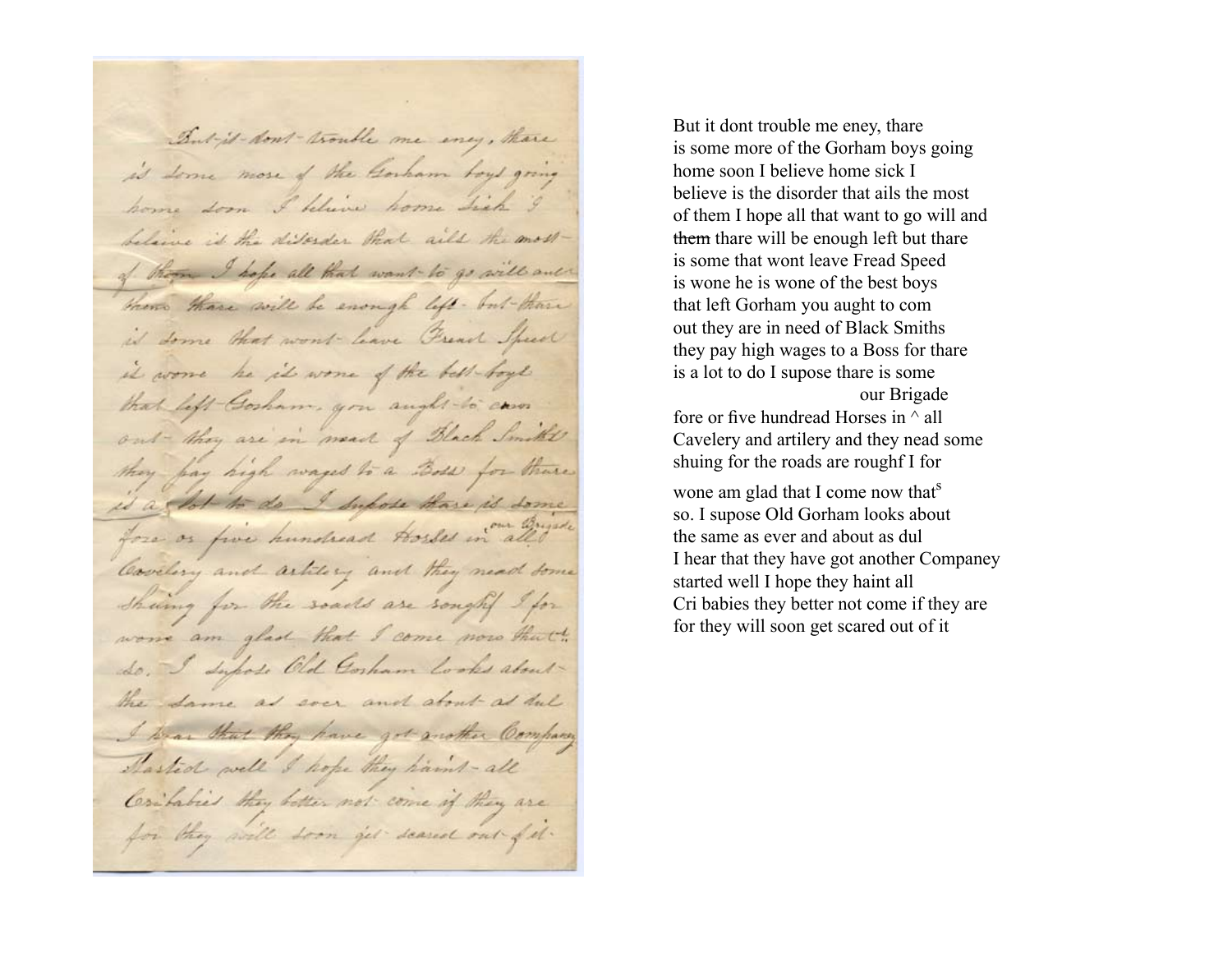Well Mr Patrick I without you had been out hear at the Bull Show scrape I never saw so much from in all of my life I lett you three was Some billy running and no oristake Those never was a hoses in maine that could begin to cup up with some of them I suppose I Should have sun all. fast as ency of them but I hapened to have a hose to side and so I had a chance to see the fun, But the hellof it was thave was worn of the Sog from aux Willage had a mice little mule butwhen they began to chase us he thought he could seen faster than the mule so he left him and look by built for the woods it want Capt Heald, Well, on the hole it is pretty good from and I wantto see it out - Binning both whate to your Gamily and every toddy also thirte if you Please and obliger The little sunt Grand Silly

Well Mr. Patrick I wished you had been out here at the Bull Run scrape I never saw so much fun in all of my life I tell youth thare was some bully running and no mistake thare never was a hores in Maine that could begin to ceep up with some of them I supose I should have sum as fast as eney of them but I hapened to have a hose to ride and so I had a chance to see the fun. But the best of it was thare was wone of the boys from our Village had a nice little mule but when they began to chase us he thought he could run faster than the mule so he left him and took leg bail for the woods it want Capt. Heald. Well on the hole it is pretty good fun and I want to see it out Give my best respects to your Family and every boddy else Write if you Please and oblige The little run Cyrus S Libby